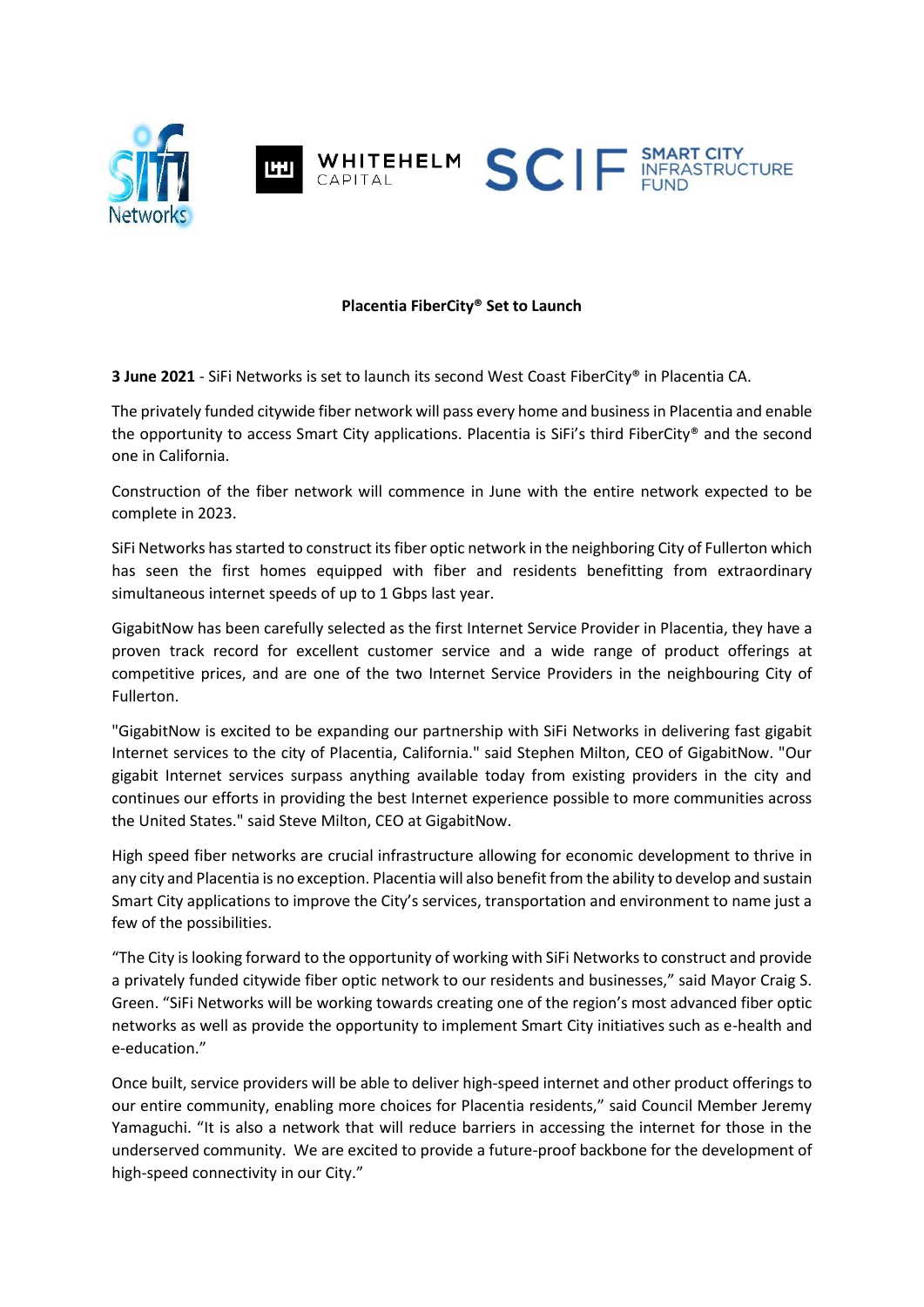Placentia FiberCity**®** will be an open access network for service providers whether that be internet service providers, home security providers, cellular carriers or even educational providers.

"We are excited to begin construction in Placentia and look forward to getting to know the community while we deliver the greatest network it's ever had." said Ben Bawtree-Jobson CEO SiFi Networks.

"What makes our model unique is that it is not only the fastest and most reliable network but it's also independently operated allowing service providers of all kinds to access the neutral network, that means the streets only need to be dug once" added Ben Bawtree-Jobson.

Phoebe Smith, chair of the Smart City Infrastructure Fund-SiFi Networks' partnership and Investment Director at Whitehelm Capital, said: "Placentia FiberCity® continues our vision to support high quality open access digital infrastructure capable of supporting Smart City applications and services. We are excited to expand our Californian footprint adjacent to our first investment in the City of Fullerton and look forward to providing high-speed internet to all residents and businesses across Placentia".

Placentia is the third city to be funded by the Smart City Infrastructure Fund, SiFi Networks' partnership. The first, Fullerton FiberCity**®** has now connected its first customers, with construction in Salem, MA set to start soon and several more cities are in the near term pipeline. The Smart City Infrastructure Fund is funded by APG, the largest pension delivery organization in the Netherlands, and managed by Whitehelm Capital, one of the world's most experienced, independently owned infrastructure managers.

## **-ENDS-**

## **About SiFi Networks**

SiFi Networks (www.sifinetworks.com) is an international network developer. We pride ourselves on innovative construction methods, financial engineering and collaboration.

SiFi Networks funds, builds and operates community wide state of the art fiber optic networks enabling Internet Service providers to deliver next generation applications including superfast Internet, video and phone.

In addition to SiFi Networks' highly experienced in-house team, we have partnered with established and award winning firms who have unparalleled experience within the sector.

SiFi Networks has offices in Orange County, LA County, New Jersey and London, UK.

#### **GigabitNow**

GigabitNow delivers fast, reliable, and affordable fiber Internet to communities of all sizes, without bandwidth caps and free from privacy worries or service constraints. GigabitNow focuses on providing the very best Internet experience and genuine customer support to every customer. Offering custom solutions for the development, construction, operation, support, and delivery of community-based gigabit fiber Internet networks and services, GigabitNow is an award-winning leader in custom FTTX solutions.